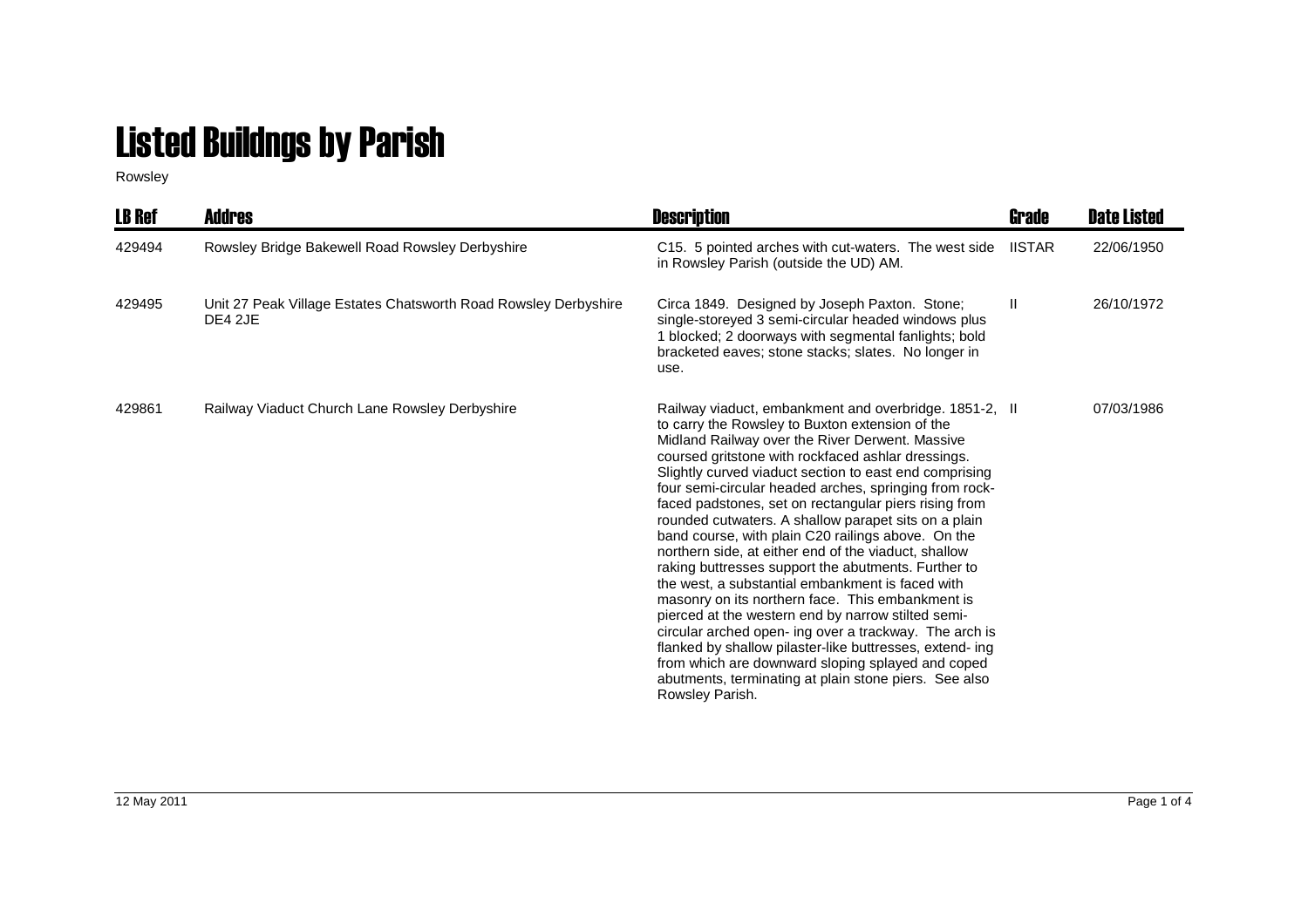| <b>LB Ref</b> | <b>Addres</b>                                                        | <b>Description</b>                                                                                                                                                                                                                                                                                                                                                                                                                                                                                                                                                                                                                                                                                                                                                                                                                                                                                                                                                                                                                                                                                                                                                                                                                                                                                                                                                                                                                                                                                                                                                                                                                                                                                                                                                                                                                                                                                                                                                                                                                                                                                                                                                                                                                | <b>Grade</b> | <b>Date Listed</b> |
|---------------|----------------------------------------------------------------------|-----------------------------------------------------------------------------------------------------------------------------------------------------------------------------------------------------------------------------------------------------------------------------------------------------------------------------------------------------------------------------------------------------------------------------------------------------------------------------------------------------------------------------------------------------------------------------------------------------------------------------------------------------------------------------------------------------------------------------------------------------------------------------------------------------------------------------------------------------------------------------------------------------------------------------------------------------------------------------------------------------------------------------------------------------------------------------------------------------------------------------------------------------------------------------------------------------------------------------------------------------------------------------------------------------------------------------------------------------------------------------------------------------------------------------------------------------------------------------------------------------------------------------------------------------------------------------------------------------------------------------------------------------------------------------------------------------------------------------------------------------------------------------------------------------------------------------------------------------------------------------------------------------------------------------------------------------------------------------------------------------------------------------------------------------------------------------------------------------------------------------------------------------------------------------------------------------------------------------------|--------------|--------------------|
| 493595        | 1 And 2 Midland Cottages Bakewell Road Rowsley Derbyshire DE4<br>2EL | Pair of cottages, now a single dwelling. 1850. By<br>Joseph Paxton. For the Midland Railway. Finely<br>coursed squared stone with stone dressings and slate<br>roof with central ridge stack of brick on a stone base.<br>Further tall brick stack on rear outshot. Simple<br>Italianate style. 2 storeys. 4-window front faces away<br>from road and has round-arched windows to ground<br>floor. 2/2 sashes or windows with ornamental glazing<br>bars. Sashes or windows with arched lights above.<br>Ground floor windows have projecting arched heads<br>supported on impost blocks and all windows have cills<br>supported on corbels. Each gable end is blank but for<br>a stone porch, the flat hood supported on unusual<br>carved brackets with pendentives. The rear has 2<br>windows over the shallow hipped roof outshut which is<br>an original feature (cf the cottgaes at Darley Dale).<br>HISTORY. These cottages are very similar to a pair<br>(q.v.) next to Darley Dale station which are also by<br>Paxton. The minutes of the Midland Railway of August<br>10, 1850 specify that 'Mr Paxton be requested to<br>prepare the plans, to let the works and superintend the<br>construction' of 2 houses, an office and 4 cottages at<br>Rowsley sation. The minutes explain that this was<br>because the station staff had to travel so far to their<br>work. Joseph Paxton who was already working on the<br>Crystal Palace for thr Great Exhibition the following<br>year, had been Head Gardener at nearby Chatsworth<br>since 1826 and agent since 1849 and had carried out<br>many outstanding works there. The railway line to<br>Rowsley, which was the nearest station to Chatsworth,<br>had opened in June 1849, and Chatsworth had 80,000<br>visitors that summer, many of these must have<br>travelled through Rowsley Station (a special train<br>brought the first large party of 600 from Derby in June<br>soon followed by a party of 2000 from Sheffield) and<br>therefore the proximity of the railway staff to the station<br>was certainly essential This is a fine quality little-<br>altered pair of railway cottages by a distinguished<br>architect and landscape gardener, and also has | Ш            | 26/05/2005         |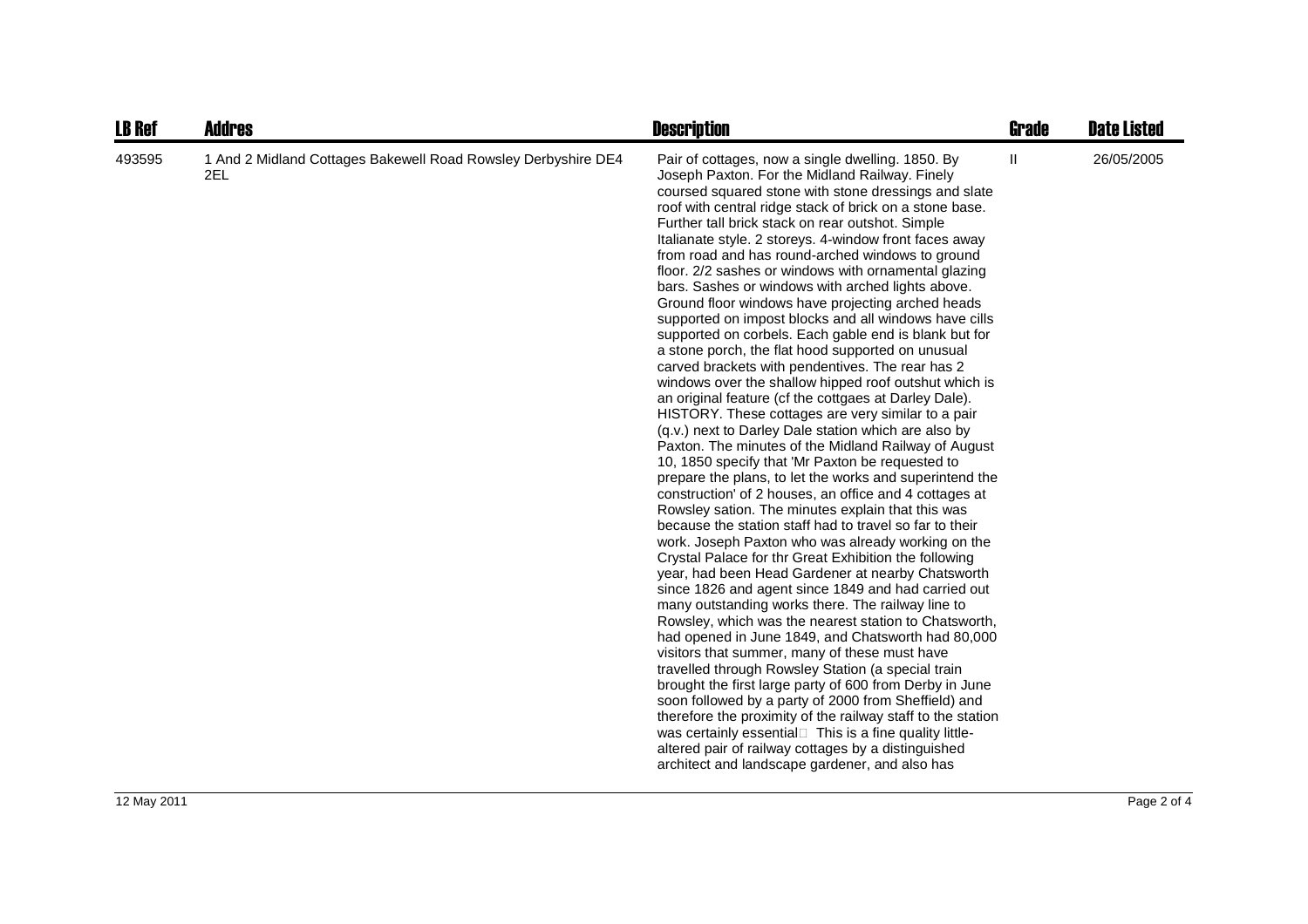| <b>LB Ref</b> | <b>Addres</b>                                   | <b>Description</b>                                                                                                                                                                                                                                                                                                                                                                                                                                                                                                                                                                                                             | <b>Grade</b> | <b>Date Listed</b> |
|---------------|-------------------------------------------------|--------------------------------------------------------------------------------------------------------------------------------------------------------------------------------------------------------------------------------------------------------------------------------------------------------------------------------------------------------------------------------------------------------------------------------------------------------------------------------------------------------------------------------------------------------------------------------------------------------------------------------|--------------|--------------------|
|               |                                                 | historic interest in that the construction fro the railway<br>staff responded to the huge numbers of travellers<br>passing through the station. SOURCES Midland<br>Railway Board Minutes, August 10, 1850 Kate<br>Colquhoun, A Thing in Disguise, the Visionary Life of<br>Joseph paxton 2003, p15305. Dowager Duchess of<br>Devonshire, Chatsworth guidebook, 2003 edn., p2.                                                                                                                                                                                                                                                  |              |                    |
| 81734         | Rowsley Bridge Bakewell Road Rowsley Derbyshire | Road bridge over the River Derwent. C15 and 1925-<br>6. Sandstone ashlar. To the east are four stepped<br>pointed arches, ribbed beneath. Triangular<br>cutwaters between with steeply sloping tops. Above<br>the spandrels are eight cast iron oval ties. Parapet<br>walls rise slightly towards the middle and curve out at<br>the ends. Steeply chamfered copings. The bridge<br>was widened to the west in 1925-6 and has<br>segmental arches and triangular cutwaters. The<br>parapet wall has a stone inscribed Rowsley Bridge/<br>Widened 1925-6/ J W Horton, M Inst CE/ County<br>Surveyor/ C F Tomlinson/ Contractor. | - II         | 12/07/1967         |